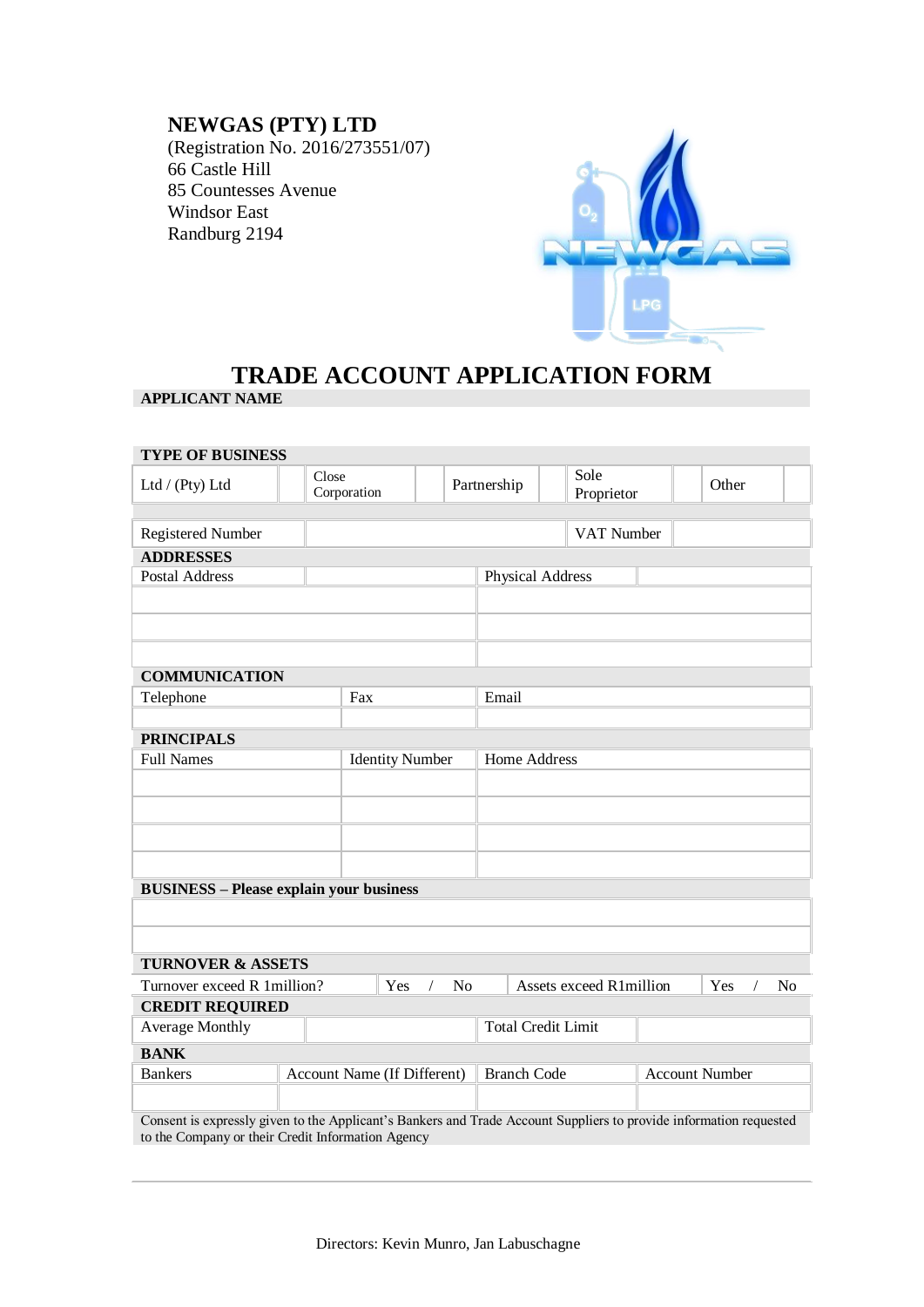## **TRADE EXPERIENCE**

| Company               | Telephone | Contact | Balance |
|-----------------------|-----------|---------|---------|
|                       |           |         |         |
|                       |           |         |         |
|                       |           |         |         |
|                       |           |         |         |
| <b>CONTACT PEOPLE</b> |           |         |         |

Who is responsible for ordering? Telephone

Who is responsible for paying? Telephone

**Please attach a cancelled cheque or latest bank statement to the application and e-mail the completed application and all supporting documentation to " [admin@newgas.co.za](mailto:admin@newgas.co.za) "**

## **TERMS AND CONDITIONS OF TRADE**

The undersigned, for and on behalf of the "APPLICANT" or "CUSTOMER" named hereover, agrees to the following terms and conditions in regard to the items purchased from

NEWGAS (Pty) Ltd

Hereinafter referred to as the "COMPANY"

The Applicant appoints the address on the first page as his domicillium citandi et executandi for all purposes relating to this agreement.

All accounts are payable within 7 days except where otherwise agreed to in writing.

Each delivery is a separate contract, and upon delivery to a Customer an Invoice will be issued.

The Customer will not have the right to withhold any payment of goods delivered, against non delivery or late delivery of any other goods.

Unless goods, correctly supplied, are returned in seven days, return will not be allowed without the Company's consent and a handling charge of 10% will be levied in all cases.

All assets related to the business of gas supply such as cylinders, bulk storage containers will remain the deemed property of the Company. The Customer will be liable for any damage or loss caused by the Customer for whatever reason, at the going market value of such asset.

In the event of a dispute between the parties, the Applicant agrees that these terms and conditions shall take precedence over the Applicants terms and conditions and shall be appropriately implemented.

Should the Applicant breach any of the provisions of this contract, or any other contract with the Company, or have any of its cheques returned unpaid by its bankers, then without any prejudice to any of the other rights of the Company against the Applicant, all amounts owing by the Applicant to the Company whether or not then due and payable shall immediately become due and payable on demand.

Applicant agrees that the Company has the right of set off and shall be entitled but not obliged to use this right whenever moneys are jointly owing and due, between applicant and the Company.

The Company shall be entitled, but not obliged, to institute any legal proceedings against the Applicant in any Magistrates court having jurisdiction over it, even though the cause of action is beyond the jurisdiction of that court.

In the event of the Company instructing its agents or attorneys to recover monies from the Applicant, the Applicant shall be liable for and pay all legal costs incurred by the Company on the attorney client scale, including collection commission.